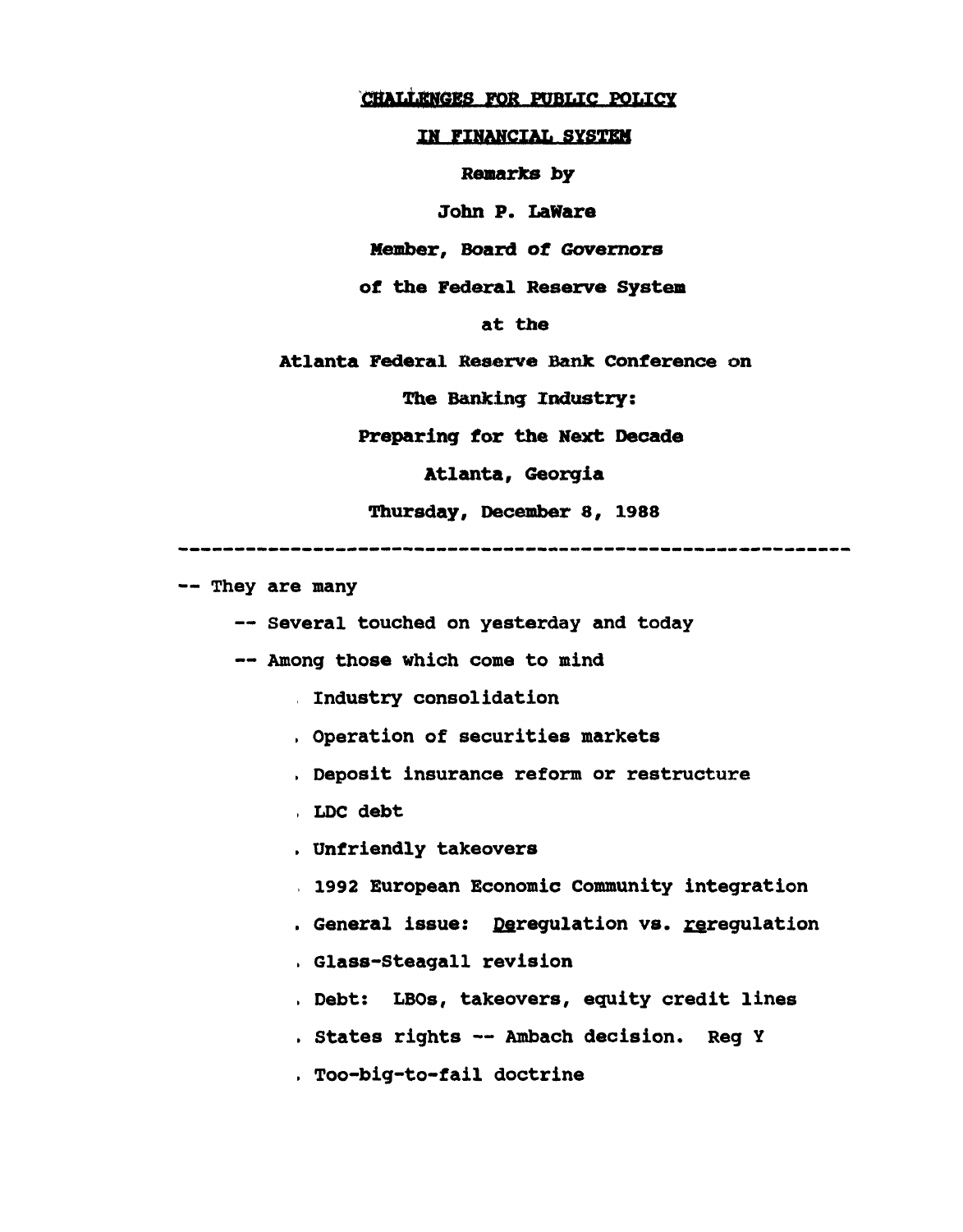Federal Reserve doctrine of source of strength

— Can't take them all — let's talk about a few.

!

. Operation of securities markets. October 19 -- Confidence vs. suspicion

— Knee-jerk — needs more regulation to wit circuit breakers — limits on programmed trading — margin requirements -- Do any restore general confidence — Do we run danger of exporting our capital markets because our operations are too restrictive

. Deposit insurance reform -- too big to fail

— Heard a lot about yesterday

— Won't revisit whole issue but two aspects touched on yesterday need comment from a public policy point of view.

1. Rapid cancellation of insurance

- . Reason would be examination result
- , Result would be a run and bankruptcy.

Public policy questions

. What happens to depositor?

. What principle of insurance practice

is involved?

— Burning house

-- No alternative supplier

Is this good administration of an insurance

**2**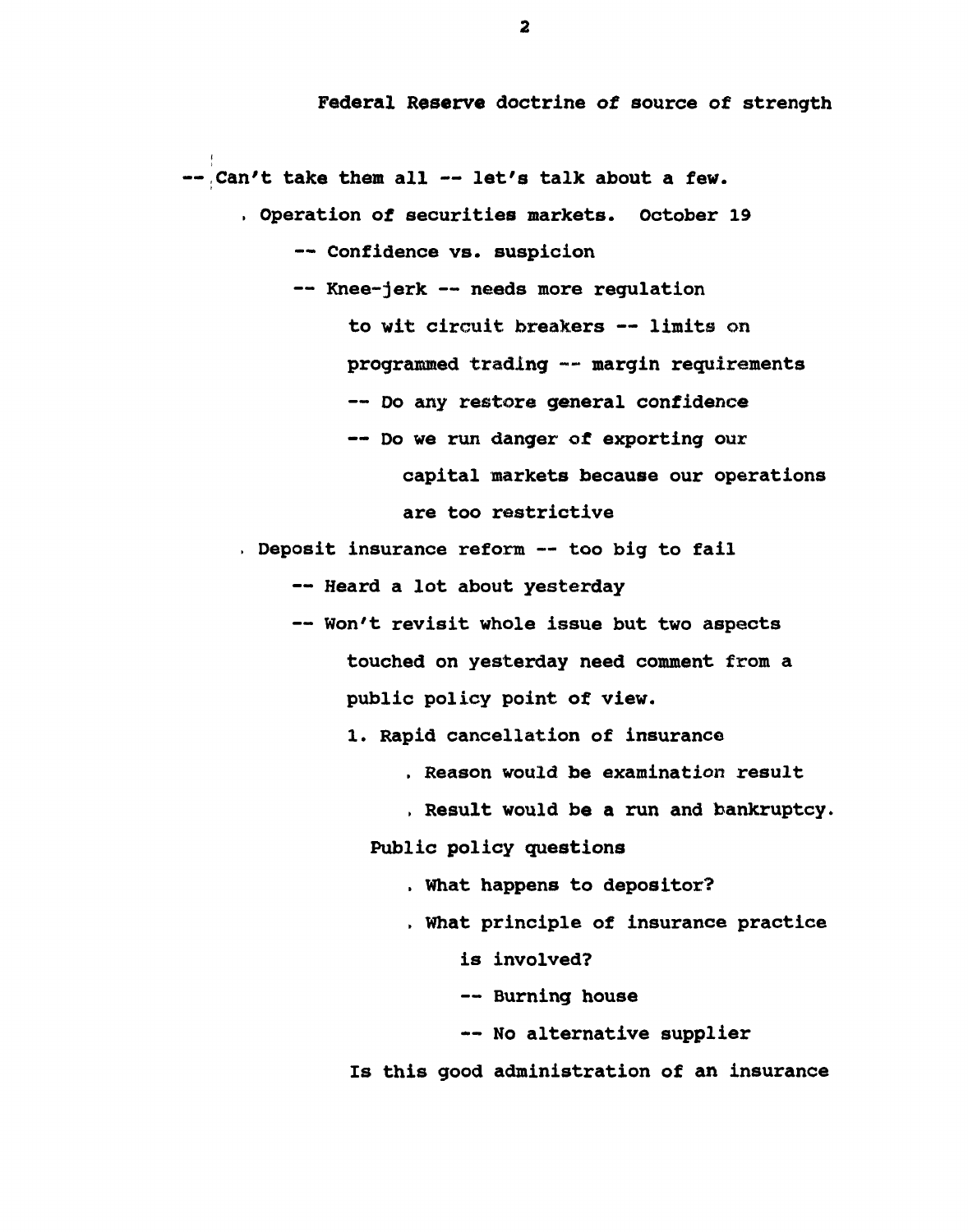program or a way of liability avoidance which leaves innocent depositors unprotected?

In order to punish a wayward institution are we stranding the depositors we were intended to protect?

Wouldn't better supervision with more timely cease and desist orders and stronger capital requirements be a better way to go. Consistent with original intent of funds?

Higher premiums for higher risk.

2. Second issue is much maligned "too-big-to fail" doctrine. Philosophically any institution has a right -- maybe a duty to fail under certain circumstances.

> -- But is that really valid regardless of the consequences. Again we seem to be intent on punishing managements and shareholders — but what are consequences to others innocent of any complicity and perhaps several times removed.

> > Continental failure would have impaired dozens of correspondents, and seriously undermined confidence in whole system.

**3**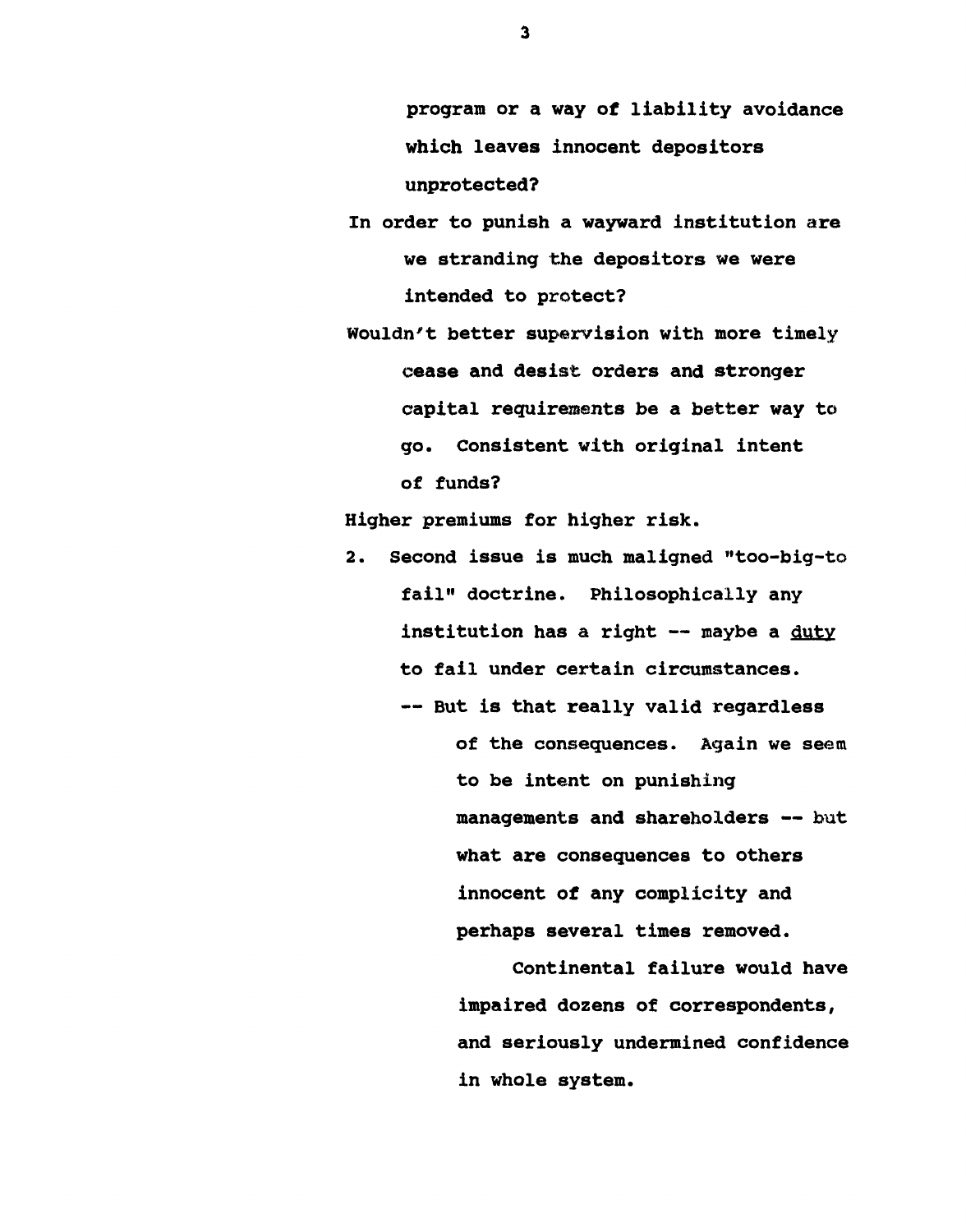Should we have taken that risk to satisfy our moralistic scruples? Purpose of insurance to supply stabilizing element in times of stress.

. Unfriendly takeovers

— Very few so far in banking

Most notable Bank of New York - Irving

- Should safety net justify exemption or special treatment for banks?
- What circumstances would justify intervention by regulators in free market function?
	- 1. Safety net is basic rationale for regulation.
	- 2. Regulation designed to assure safety and soundness -- therefore only effects which threaten safety and soundness can be basis for internveiton.
		- A. Resulting combination doesn't satisfy established criteria for approval.
		- B. Fight is so costly to one or the other or both as to impair viability.
		- C. Diversion of management time, energy, and attention threatens current operations. Tricky.

— Is banking so special and so central to the

**4**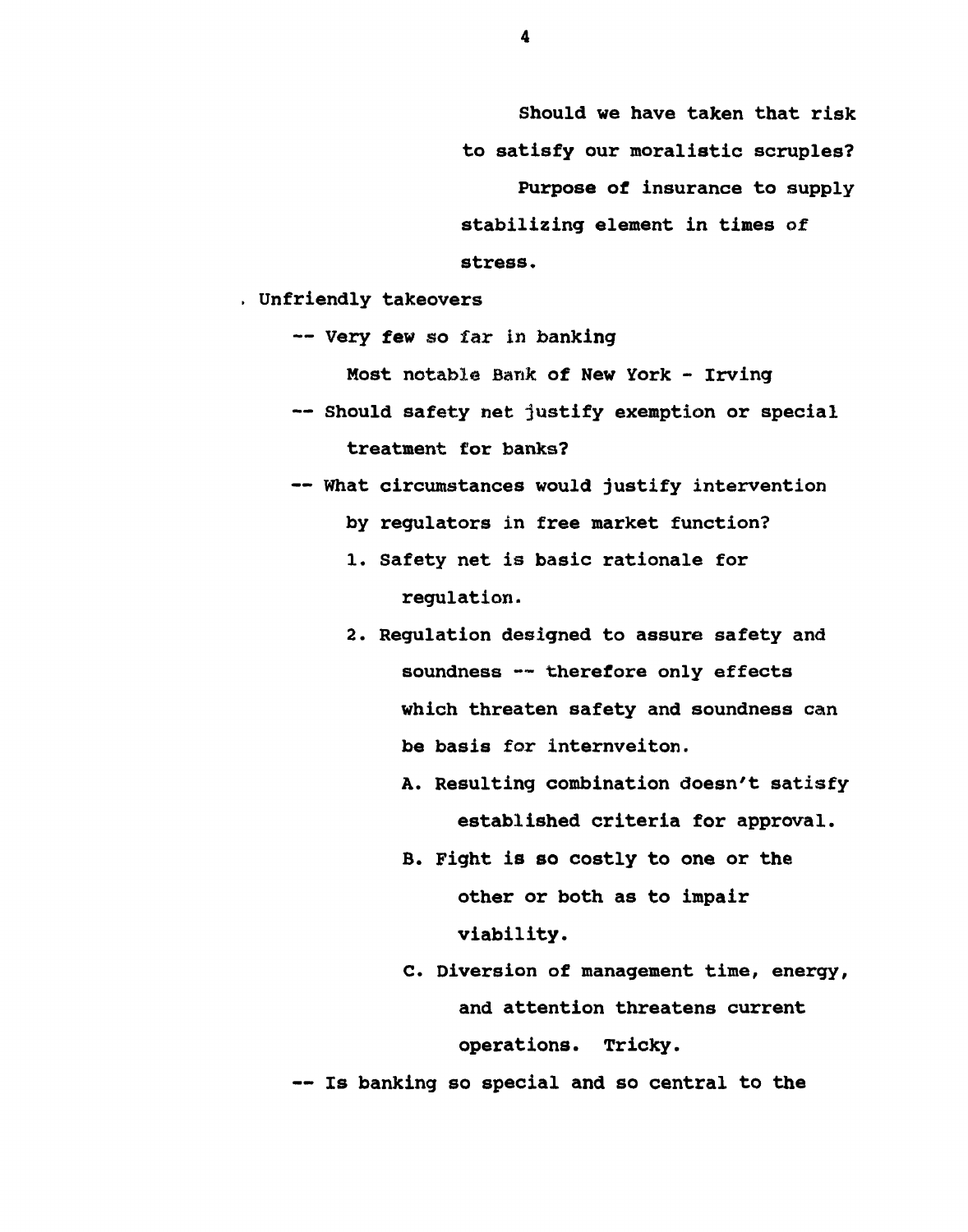economy that it should be quarantined from unfriendly takeovers?

Glass-Steagall revision or repeal.

— Competitiveness of U.S. banks — do they need broad security powers to be competitive in

U.S. markets — world markets?

— What are public benefits?

— Lower cost services?

- Better access to capital markets for small companies?
- Lower interest costs for municipalities?
- Greater convenience for investors

— What are possible drawbacks?

- -- Greater risk to banking system Boyd
- Incompetence of bankers to manage
- Access of investment bankers to banks

and payments system

— Who will regulate?

— Functional vs. unitary

- What organizational structure is best
	- Separate subsidiary of bank holding company
	- Separate bank subsidiary of investment firm
		- Does investment firm become a bank holding company

— What kind of capital requirements